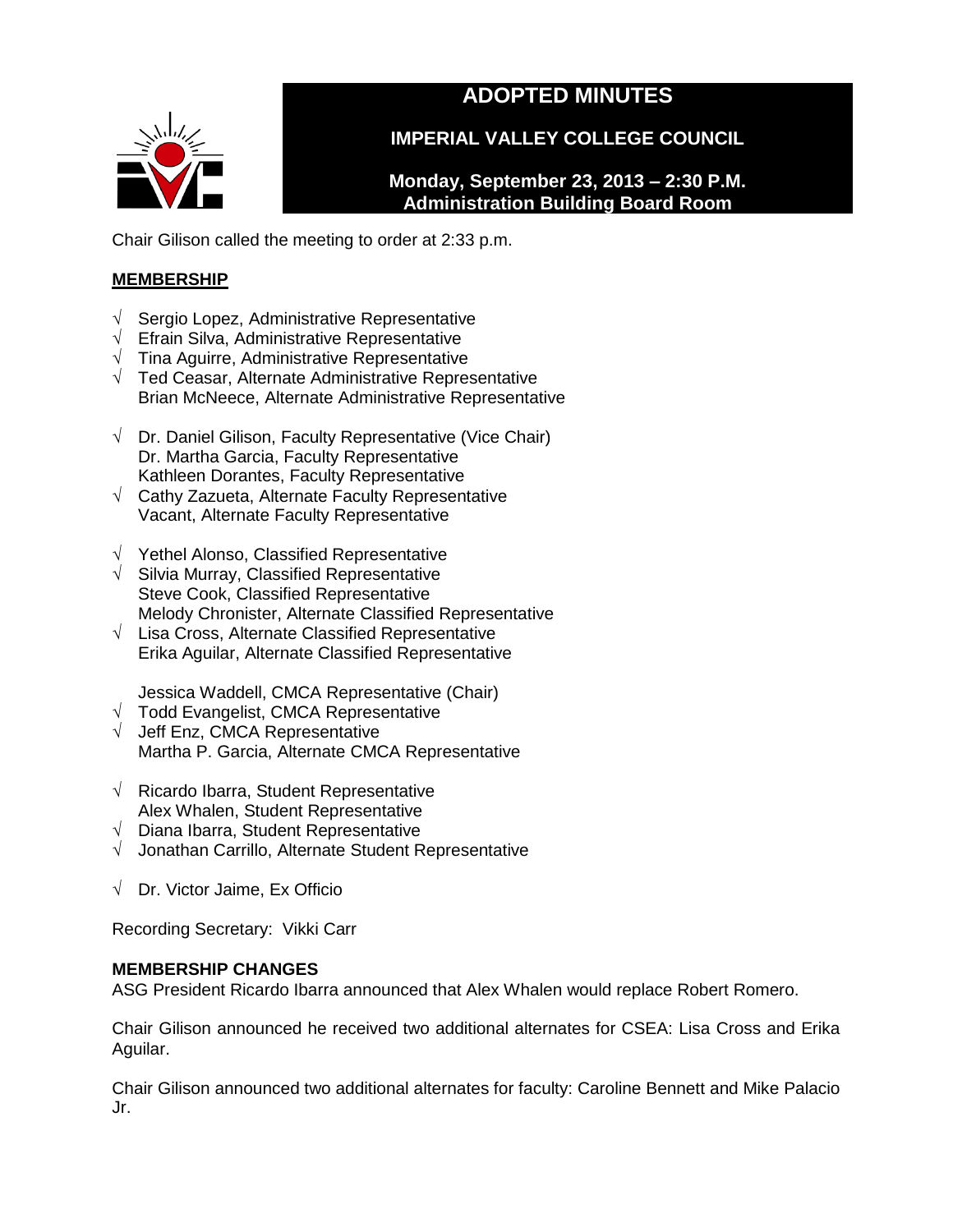Chair Gilison announced that he requested additional members from CMCA but has not heard back.

## **PUBLIC COMMENT**

There was no public comment.

## **APPROVAL OF MINUTES DATED SEPTEMBER 9, 2013**

Sergio Lopez/Efrain Silva to approve the minutes as presented.

## **AREA REPORTS/UPDATES**

#### **College Council Report – Daniel Gilison**

Chair Gilison reported the following two major areas:

- Has been meeting with President Jaime to discuss subcommittee reporting. He stated he would like to see more feedback from the chairs and has been updating President Jaime on the progress.
- Discussions underway on Campus Hour Professional Development plan.
- Will be updating the standing rules for College Council and take it to Executive Council and then to College Council and start to populate areas as needed.
- College Council hosted the first Visioning session on September 19<sup>th</sup> and stated the turnout was good and it went well.

## **Measure J and L Report – John Lau**

Vice President John Lau reported the following:

- District must refund the bond and repay in 18 months. He stated there are two legal ways that the bond can be repaid. He stated one way is through a CAP Appreciation bond but stated he preferred the traditional method which would be an increase to the tax payer of \$6 for every \$100,000 in assessed property which would save the taxpayer money in the long run. He stated a validation would need to take place which would consist of the District of suing itself, going before a judge, and other people might speak about it. He stated that would save the tax payers over \$100 million in interest.
- He stated the special meeting will take place October 2, 2013, at 5:30 p.m. or 6:00 p.m.
- He stated that the projected growth was set at 0% to 1% of growth; however, there had been a negative growth.

## **Program Review Update – Ted Ceasar**

Dean Ceasar reported the following:

- Director Jose Carrillo is preparing data that is going to departments.
- District is implementing SPOL and is in the process of training on the system.

## **Budget Update/Financial – John Lau**

Vice President John Lau reported the following:

- Building 900 will be completed in December 2013 and the auto body in March 2014.
- Building 900's cost is \$1 million and the auto body area's cost is \$12 million.
- Committee meets tomorrow. He reported they want to deal with large issues. He stated that one of the Board's goals is to increase to increase reserves from 6% to 16% which is about \$3 million. He stated another item of discussion will be how to fund the OPED which was listed on Accreditation deficiencies. He stated the challenge of committees is what strategy will be used and once decided will go to the President. The committee would like to get the budget in a cleaner form stating that it makes more sense before arriving to the committee.
- Reworking a delivery time schedule for the budget to give sufficient analysis time.
- A filter level is needed between the budget and new programs as the budget and planning committee does not decide what new programs will be included.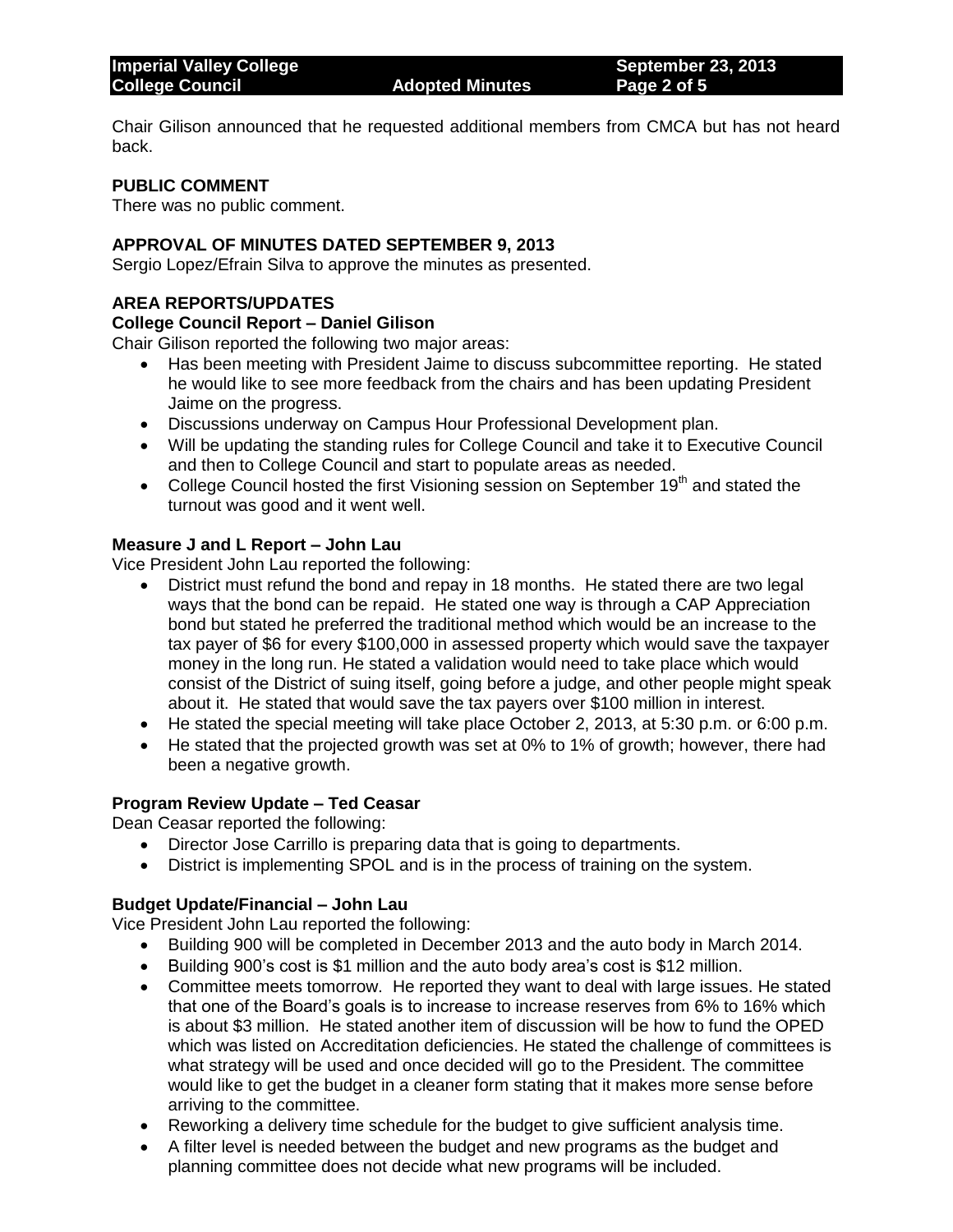# **ASG President Update – Ricardo Ibarra**

ASG President Ricardo Ibarra reported the following:

- ASG met today at 1:30 p.m.
- Elections of executive officers were held.
- ASG will be helping with the health fair on October 8, 2013.
- Event last Thursday included Oscar Cruz, winner of La Voz.
- Constitution Day was held on Thursday, September 19, 2013.
- ASG and the community will host artist Simon Silva on Thursday, September 26, 2013 in the art gallery. He stated the event is an all-day event.

## **President's Update – Dr. Victor M. Jaime**

President Jaime reported the following:

- Two board meeting have taken place.
- At the September 12, 2013, special meeting, the CTA contract was ratified and the final budget for 2013-2014 was approved.
- At the September 18, 2013, the regular meeting was held.
- Saturday, September 28, 2013, is scheduled for the golf tournament.
- Saturday, October 12, 2013, the IVC Nursing  $40<sup>th</sup>$  Celebration will take place.
- Visioning session which occurs every three years is taking place. He stated even though there were not a lot of people at the first session, there was participation. He stated it was good to hear first impressions.
- Expect the Campus Update early this week.

## **SUB-COMMITTEE REPORTS**

## **Competitive Athletics Committee – Jim Mecate**

Chair Gilison reported that Jim Mecate is in class at this time and has appointed Eric Lehtonen as his proxy. Eric Lehtonen stated the committee has not met this semester and they are working on getting membership according to bylaws.

## **Environmental Health & Safety Committee – Tim Nakamura**

Tim Nakamura reported he is working on getting membership according to bylaws. He stated the first meeting will take place this week.

## **Facilities & Environmental Improvement Committee – Jeff Enz**

Jeff Enz reported the following:

 Working with Chair Daniels on reforming the committee. He stated he hoped once changes were made with the different groups, a quorum can be obtained.

Eric Lehtonen asked for a list of how many faculty members are needed and stated he would assist in enlisting faculty.

## **Public Relations & Marketing Committee – Efrain Silva**

Efrain Silva reported the following:

- Did not have quorum as there were only five of the seven members needed for quorum.
- There was an unofficial meeting.
- There will be an analysis on the effectiveness of the campaign.
- Reported PIO Bill Gay would bring all the media that was used for the fall campaign and details such as timing to gauge effectiveness and appropriate ways to advertise the spring marketing plan. He stated there were suggestions for a subcommittee.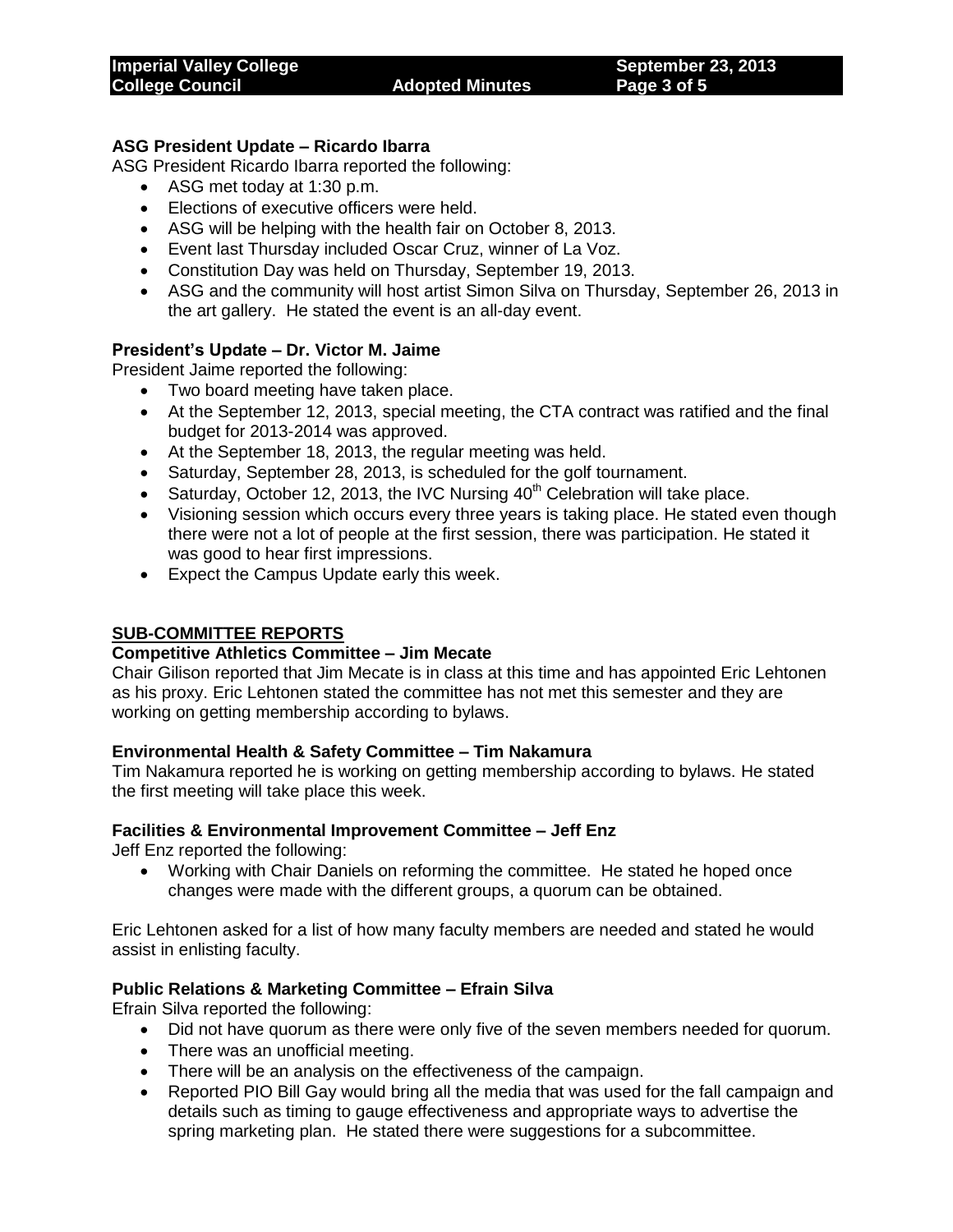| <b>Imperial Valley College</b><br><b>College Council</b> | <b>Adopted Minutes</b> | <b>September 23, 2013</b><br>Page 4 of 5 |
|----------------------------------------------------------|------------------------|------------------------------------------|
|                                                          |                        |                                          |

- He reported the visioning meetings would be the basis for the PR plan for next year. He stated business, community, and student surveys would be used to gauge effectiveness.
- He reported Director Lisa Seals suggested another campaign for highs school students.

## **Student Affairs Committee – Sergio Lopez**

Sergio Lopez reported the following:

- Disciplinary hearing occurred.
- Will be presenting the revision of the student complaint policy to the Academic Senate.
- Revamping the list of the committee.

## **OTHER COMMITTEE REPORTS**

# **Academic Senate – Daniel Gilison**

- Senate met last Wednesday.
- Multiple action items. An ad hoc committee was created to look at the faculty hiring processes to streamline process.
- The senate has also been filling committee membership.
- Reported Van Decker would be on the Technology Committee.
- DE and Staffing have openings for faculty. Senate is asking for volunteers.

# **Budget & Fiscal Planning Committee – Martha Garcia**

- Martha Garcia was not present at the committee.
- The committee has not met.
- The committee will meet this Wednesday

# **Technology Planning Committee – Jeff Enz**

- $\bullet$  Met on the 12<sup>th</sup> and had a quorum.
- Started planning phases for 2014 calendar year.
- We have been closing out the grid of the technology plan and looking at outstanding projects. Will create a plan for 2014 at the next two meetings.

## **Accreditation/CART Committee – Kathy Berry**

- Kathy Berry was not present at the meeting.
- Dean Tina Aguirre spoke and stated there is a subcommittee. She stated that the target date of the final draft is October 30, 2013 to go to shared governance in November and the final to the Board in early 2014.

## **Staffing Committee – Travis Gregory**

- EEO policy that was approved by Board was discussed.
- Academic Senate is going to round up some volunteers to revise the academic hiring procedures.
- Request to hires were discussed and he stated they are being done electronically.
- Membership changes and meeting dates were also discussed.

# **DISCUSSION AND INFORMATION ITEMS**

## **1. Subcommittee reporting – Daniel Gilison**

Chair Gilison stated this item would be a standing item until everything is running smoothly. He shared a subcommittee reporting chart and discussed the updated information. He reviewed the subcommittee reporting chart.